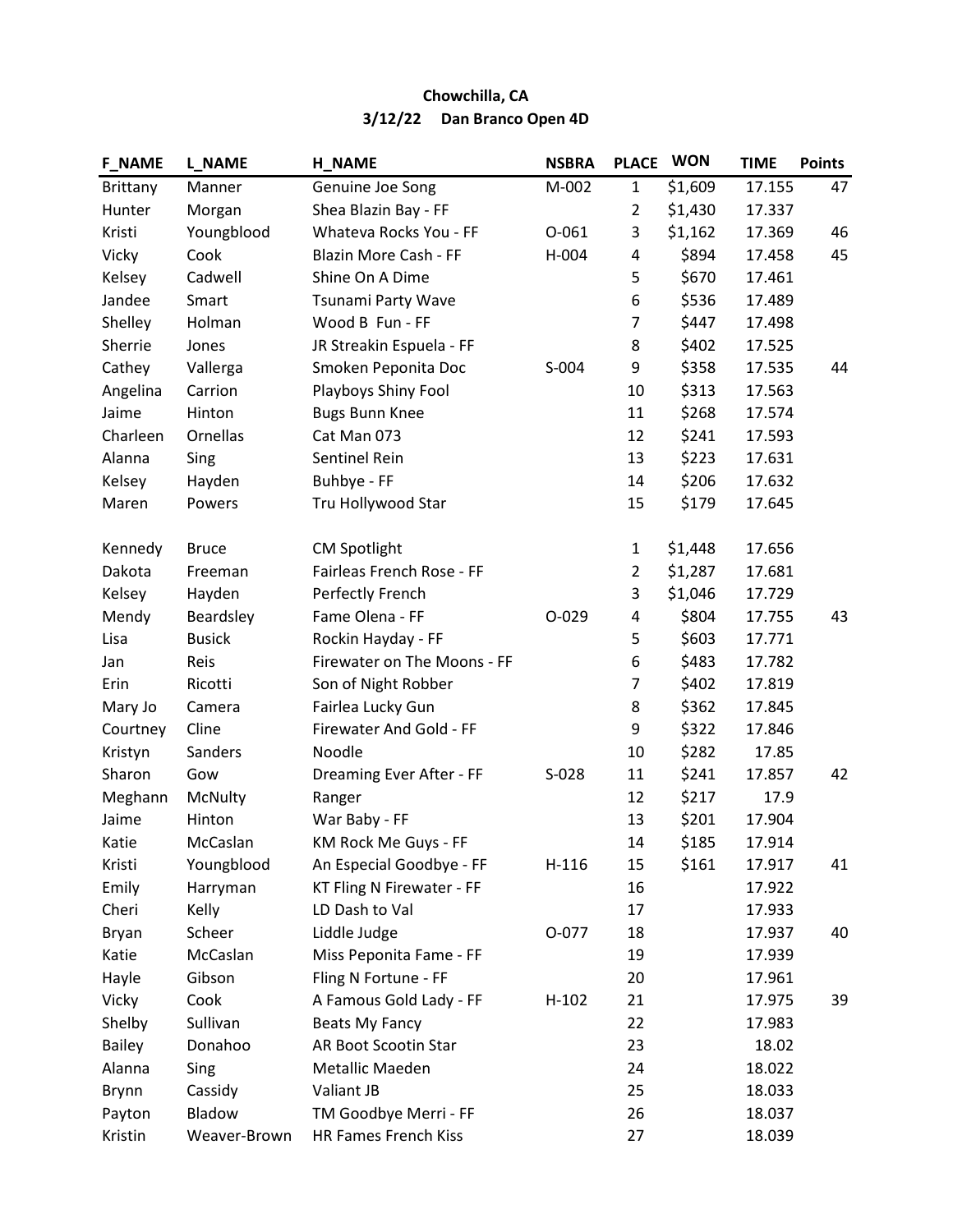| <b>F_NAME</b> | <b>L_NAME</b> | <b>H_NAME</b>                  | <b>NSBRA</b> | <b>PLACE</b>   | <b>WON</b> | <b>TIME</b> | <b>Points</b> |
|---------------|---------------|--------------------------------|--------------|----------------|------------|-------------|---------------|
| Sonia         | Gorrell       | Paddys Fame                    |              | 28             |            | 18.042      |               |
| Taylor        | Arakelian     | Intriguing Bruja               |              | 29             |            | 18.048      |               |
| Cathy         | Cagliari      | Curly Sue Fame                 | S-050        | 30             |            | 18.058      | 38            |
| Logann        | <b>Busick</b> | Mi Mugsy                       |              | 31             |            | 18.071      |               |
| Linda         | <b>Vick</b>   | KN French Dot Fame - FF        |              | 32             |            | 18.075      |               |
| Charleen      | Ornellas      | Johns Gotta Streaker - FF      |              | 33             |            | 18.095      |               |
| Tracey        | Fannin        | All Fame No Bully - FF         |              | 34             |            | 18.099      |               |
| Katie         | McCaslan      | <b>KM Famous Slippers - FF</b> |              | 35             |            | 18.107      |               |
| Nina          | Moore         | Frenchman Glitterchic          |              | 35             |            | 18.107      |               |
| Dakota        | Freeman       | One Snazzy Night 37            |              | 37             |            | 18.108      |               |
| Courtney      | Cline         | Re Pic A Firecracker           |              | 38             |            | 18.113      |               |
| Miranda       | Castro        | Kiamichis Queen                |              | 39             |            | 18.116      |               |
| Jennifer      | Gilliam       | JE Miss Judge Bolt - FF        |              | 40             |            | 18.125      |               |
| Madison       | Munson        | CEO Strawfly and Roses - FF    |              | 41             |            | 18.128      |               |
| Shelby        | Sullivan      | Cashin N Chex                  |              | 41             |            | 18.128      |               |
| Aubree        | Stapp         | <b>Marthas Bullion</b>         |              | 43             |            | 18.138      |               |
| Paloma        | Alvarado      | <b>Exclusively Dry</b>         |              | 44             |            | 18.147      |               |
| Quinnley      | Robinson      | <b>GL Jets Frosted Peach</b>   |              | 45             |            | 18.151      |               |
| Shannon       | Shade         | <b>Strippin Six Gears</b>      |              | $\mathbf 1$    | \$1,233    | 18.16       |               |
| Leigh         | Little        | Guysfamousangel                |              | $\overline{2}$ | \$1,096    | 18.163      |               |
| Kellie        | Ritchie       | Fairleas French Cash - FF      |              | 3              | \$788      | 18.164      |               |
| Alanna        | Sing          | Grover the Rienmaker           |              | 3              | \$788      | 18.164      |               |
| <b>Dreux</b>  | Clark         | Chasingtime to Vegas - FF      |              | 5              | \$514      | 18.183      |               |
| Kay           | Cochran       | Little Red Rosie - FF          |              | 6              | \$411      | 18.188      |               |
| Cheri         | Kelly         | Fire N Charmer - FF            |              | $\overline{7}$ | \$343      | 18.192      |               |
| Samantha      | Dewhurst      | Blueprint                      |              | 8              | \$308      | 18.211      |               |
| Russie        | Cline         | <b>Pic N Sandichex</b>         |              | 9              | \$274      | 18.213      |               |
| Jennifer      | Haile         | Chardoneigh                    |              | 10             | \$240      | 18.215      |               |
| Hayle         | Gibson        | RDC DancingToTheLead           |              | 11             | \$206      | 18.218      |               |
| Noel          | Cosca         | Red Hot Howie                  | $S-056$      | 12             | \$185      | 18.224      | 37            |
| Michaela      | Muncy         | Hay Alice Haypatch             |              | 13             | \$171      | 18.232      |               |
| Kate          | McKemy        | Moonlight Baloo                | M-006        | 14             | \$158      | 18.234      | 36            |
| Abby          | Van Horn      | KN Fabs Corona Rita            |              | 15             | \$137      | 18.237      |               |
| Jene          | Mathis        | <b>Button Down Cash</b>        |              | 16             |            | 18.241      |               |
| Stacy         | Neeley        | Tommen                         |              | 16             |            | 18.241      |               |
| Erin          | Ricotti       | Bibbidi Bobbidi Boo            |              | 18             |            | 18.242      |               |
| Kiah          | Betschart     | A Sweet Trapper                |              | 19             |            | 18.249      |               |
| Courtney      | Cline         | Streakinfrenchpistol - FF      |              | 20             |            | 18.252      |               |
| Linda         | <b>Vick</b>   | AR Will He Tell                |              | 21             |            | 18.261      |               |
| Emily         | Hannaford     | VF Eddies Favorite - FF        |              | 22             |            | 18.267      |               |
| Alexa         | Karkula       | The Good Judge - FF            |              | 23             |            | 18.28       |               |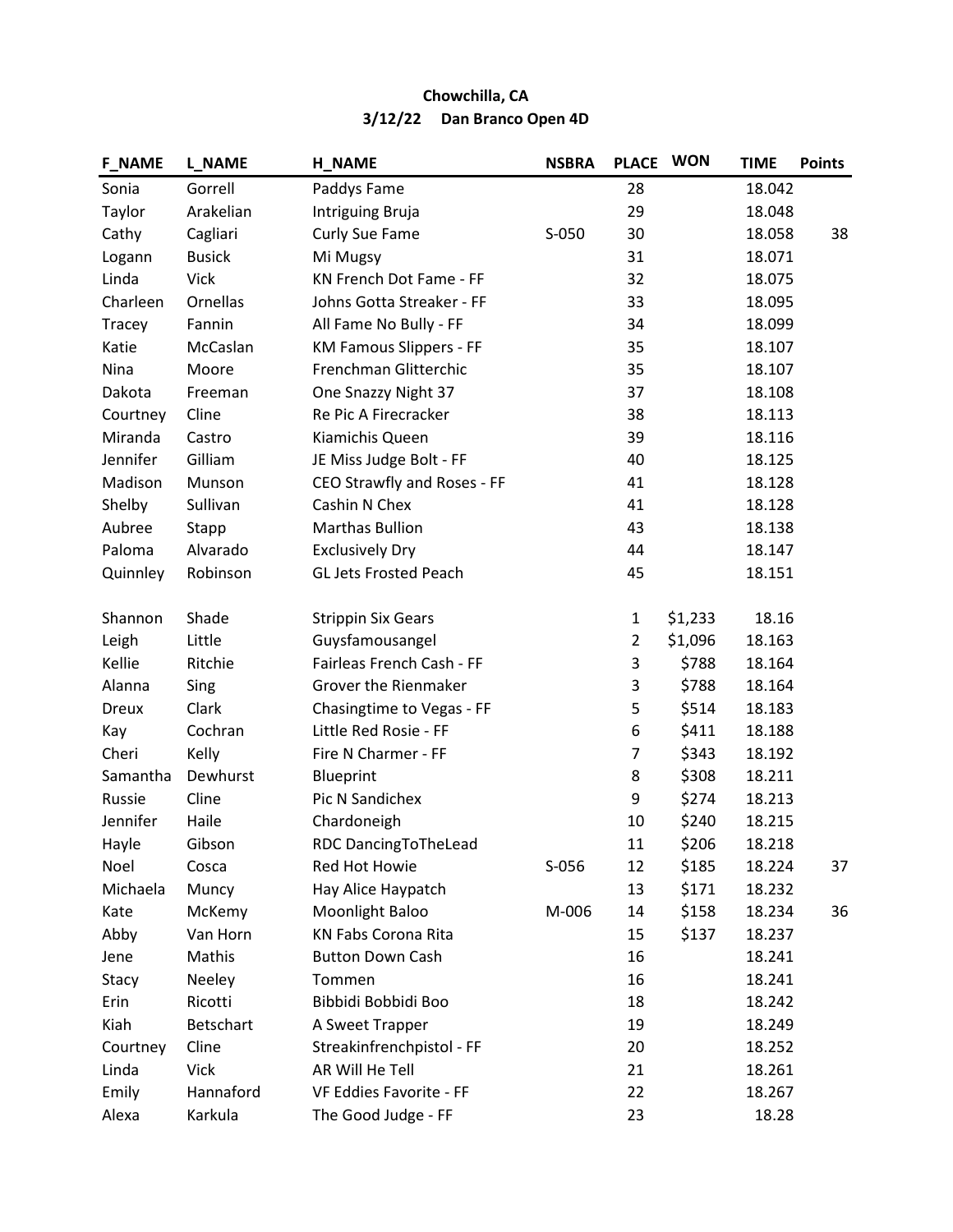| <b>F_NAME</b>   | L_NAME           | <b>H_NAME</b>              | <b>NSBRA</b> | <b>PLACE</b> | <b>WON</b> | <b>TIME</b> | <b>Points</b> |
|-----------------|------------------|----------------------------|--------------|--------------|------------|-------------|---------------|
| Payton          | Bladow           | Famous Lil Maverick - FF   |              | 24           |            | 18.3        |               |
| Maren           | Powers           | Phrozen - FF               |              | 25           |            | 18.302      |               |
| Allie           | Howard           | RGR Roxey - FF             |              | 26           |            | 18.312      |               |
| Cory            | Fisk             | Hopeful Money Maker        |              | 27           |            | 18.317      |               |
| Denise          | Madsen           | Six By Design - FF         |              | 28           |            | 18.322      |               |
| Lacey           | Robinson         | Featurin The Royalty       |              | 28           |            | 18.322      |               |
| Kim             | Hetrick          | Rockstar Roadie            |              | 30           |            | 18.333      |               |
| Delania         | Taketa           | <b>Electric Emotion</b>    |              | 31           |            | 18.335      |               |
| Amy             | Nichols          | Sophies Bridge - FF        | $O - 023$    | 32           |            | 18.337      | 35            |
| Lana            | Vlastelica       | Frank                      | $0 - 017$    | 33           |            | 18.346      | 34            |
| Paisley         | <b>Busick</b>    | <b>Bobs Cold Cash</b>      |              | 34           |            | 18.348      |               |
| Kristi          | Stewart          | Leprinos Kat               |              | 34           |            | 18.348      |               |
| Linda           | <b>Vick</b>      | Mr Dashin Talent           |              | 36           |            | 18.359      |               |
| Katelyn         | Hauselmann       | Dandy Good Reason          |              | 37           |            | 18.372      |               |
| Krystal         | Angel            | First Lil Casanova         |              | 38           |            | 18.377      |               |
| Deeana          | Horner           | Wilson                     |              | 39           |            | 18.379      |               |
| <b>Tracy</b>    | Ash              | Flash                      |              | 40           |            | 18.389      |               |
| Alyssa          | Ferguson         | Maizie                     |              | 41           |            | 18.391      |               |
| Ashley          | Nelson           | Jojo Wild                  |              | 41           |            | 18.391      |               |
| <b>Brittany</b> | Manner           | MK RocknRolla              | O-076        | 43           |            | 18.392      | 33            |
| Nina            | Moore            | <b>Blue Knight Special</b> |              | 44           |            | 18.395      |               |
| Jessica         | Davis            | Rockn A Threefifty7 - FF   |              | 45           |            | 18.402      |               |
| Kristin         | Weaver-Brown     | Jets Streaks Ta Fame       |              | 45           |            | 18.402      |               |
| Santana         | Thomas           | <b>Tritons Last Charge</b> |              | 47           |            | 18.403      |               |
| Virginia        | McClintock       | Nita Smokes                |              | 48           |            | 18.404      |               |
| Miranda         | Castro           | Never been Royality        |              | 49           |            | 18.405      |               |
| Shelley         | Holman           | <b>Blazin Rocstar - FF</b> |              | 50           |            | 18.418      |               |
| Kathi           | <b>Terry</b>     | Heavens Lil Playboy        |              | 51           |            | 18.427      |               |
| Ty              | Hathaway         | Chickalucks Indy           |              | 52           |            | 18.452      |               |
| Rachel          | Gill             | JR Famous Doubledose       |              | 53           |            | 18.463      |               |
| Charleen        | Ornellas         | Ivarr The Boneless         |              | 54           |            | 18.466      |               |
| Laura           | Zamora           | Fixn To B Famous - FF      |              | 55           |            | 18.473      |               |
| Casey           | Mathis           | Hesa Shortycat             |              | 56           |            | 18.477      |               |
| Kiah            | <b>Betschart</b> | <b>Rockin Finale</b>       |              | 57           |            | 18.491      |               |
| Jaycee          | David            | FlyinInChampagne - FF      |              | 58           |            | 18.492      |               |
| Sandra          | Corbin           | One Fine Ike               | $S-027$      | 59           |            | 18.493      | 32            |
| Madison         | Munson           | Fabs Frosty Fame - FF      |              | 60           |            | 18.494      |               |
| Kristin         | Weaver-Brown     | Little Bit of Fame Today   |              | 61           |            | 18.496      |               |
| Quinnley        | Robinson         | Frenchmans Highlight       |              | 62           |            | 18.498      |               |
| Kelsey          | Hayden           | Holey Flit - FF            |              | 63           |            | 18.504      |               |
| Jacey           | Tweedy           | TJ's Wild Card             |              | 64           |            | 18.512      |               |
| Alyssa          | Ferguson         | Scars On My Heart - FF     |              | 65           |            | 18.513      |               |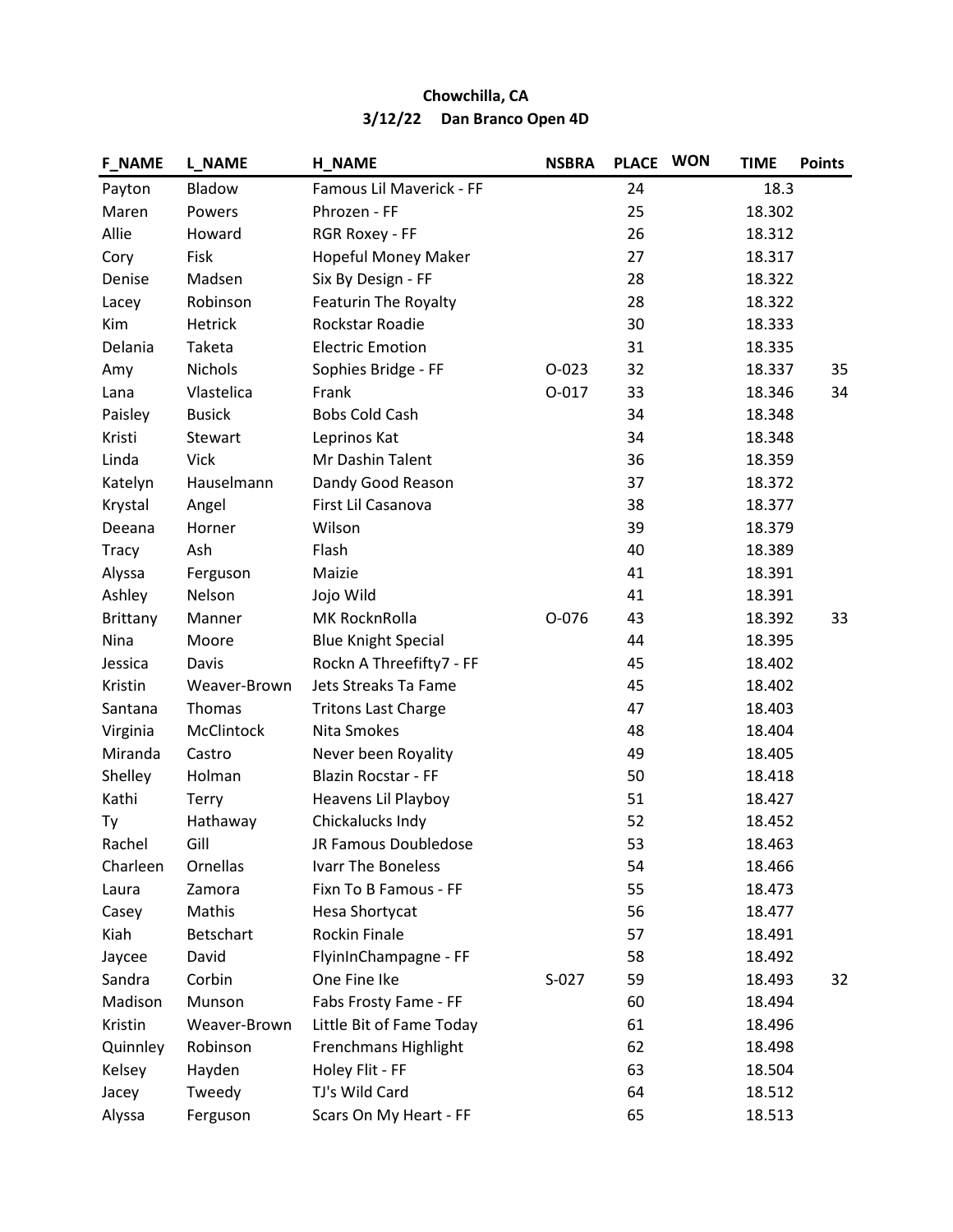| <b>F_NAME</b> | <b>L_NAME</b> | <b>H_NAME</b>              | <b>NSBRA</b> | <b>PLACE</b> | <b>WON</b> | <b>TIME</b> | <b>Points</b> |
|---------------|---------------|----------------------------|--------------|--------------|------------|-------------|---------------|
| Jordan        | Vollmer       | Pete                       |              | 66           |            | 18.517      |               |
| Allie         | Howard        | Real Genuine Stoli - FF    |              | 67           |            | 18.521      |               |
| Cathy         | Cagliari      | <b>Famous Eclair</b>       | M-059        | 68           |            | 18.522      | 31            |
| Angie         | Hardin        | <b>Borrowing Trouble</b>   | M-069        | 69           |            | 18.527      | 30            |
| Lacey         | Lockard       | A Salty One - FF           |              | 70           |            | 18.528      |               |
| Lizz          | Weaver        | <b>Stay Classy</b>         |              | 71           |            | 18.532      |               |
| Rebecca       | Johnson       | <b>WCR Cashin On A Cat</b> |              | 72           |            | 18.543      |               |
| Rose          | Escobar       | <b>Identity Check</b>      |              | 73           |            | 18.544      |               |
| Taylor        | Bigelow       | A Valid Shiner             |              | 74           |            | 18.574      |               |
| Kristin       | Weaver-Brown  | Coyote Slidin N Socks - FF |              | 75           |            | 18.575      |               |
| Amanda        | Saunders      | Times Tickin-FF            | M-014        | 76           |            | 18.582      | 29            |
| Kayla         | Dami          | Color Me Like a Bully      |              | 77           |            | 18.587      |               |
| Madison       | Syres         | Pistol                     | $J-039$      | 78           |            | 18.593      | 28            |
| Ashley        | Fairhurst     | Lotto                      |              | 79           |            | 18.601      |               |
| Alexis        | Weaver        | Catglovez                  |              | 79           |            | 18.601      |               |
| Caylee        | Graves        | Perks of A High Brow - FF  |              | 81           |            | 18.622      |               |
| Kate          | McKemy        | MK Memory Lane - FF        | H-007        | 81           |            | 18.622      | 27            |
| Lynn          | Green         | Peppys French Dutchess     |              | 83           |            | 18.625      |               |
| Susie         | Gunter        | Come To Papa               | M-064        | 84           |            | 18.628      | 26            |
| Treena        | Toth          | Flingin Otoes Cash - FF    | M-081        | 84           |            | 18.628      | 25            |
| Rosie         | Saabye        | <b>DSR Playin It Smart</b> |              | 86           |            | 18.64       |               |
| Maddie        | Dieter        | Tazmerada                  |              | 87           |            | 18.645      |               |
| Kay           | Cochran       | CC Call Me Bambi           |              | 88           |            | 18.648      |               |
| Laurie        | Hill          | <b>Fresnos Top Dog</b>     | S-044        | 89           |            | 18.656      | 24            |
| Tammy         | Hoskins       | <b>JW Trapper Mike</b>     |              | 89           |            | 18.656      |               |
| Lyndee        | <b>Stairs</b> | Tex Walka - FF             |              | 91           |            | 18.661      |               |
| Danelle       | Fenley        | Sweet First Sight          |              | 92           |            | 18.662      |               |
| Chelsea       | McLaughlin    | Sheza Snazzy Chick - FF    |              | 93           |            | 18.663      |               |
| Sharon        | Gow           | Mattel - FF                | $H-124$      | 94           |            | 18.668      | 23            |
| Marie         | Borgman       | Rocket Fire Ta Fame        |              | 95           |            | 18.682      |               |
| Dakota        | Freeman       | My Heart Seis Fame         |              | 96           |            | 18.694      |               |
| Lynn          | Green         | A Silver Seeker            |              | 97           |            | 18.695      |               |
| Vicki         | Jacobson      | Dig N Tonic                |              | 98           |            | 18.696      |               |
| Megan         | Sharp         | Better Be Bugs - FF        |              | 99           |            | 18.703      |               |
| Katelyn       | Hauselmann    | <b>AR Royal Fling</b>      |              | 100          |            | 18.708      |               |
| Jillian       | Silva         | Strippinforthemob          |              | 101          |            | 18.71       |               |
| Lana          | Vlastelica    | Gracie                     | M-029        | 102          |            | 18.711      | 22            |
| Leighton      | Goerdt        | <b>Dotts Grace</b>         |              | 103          |            | 18.714      |               |
| Danielle      | Klessens      | Stairs Ta Cashnfame - FF   |              | 104          |            | 18.737      |               |
| Katrina       | Dugo          | RK Hell on Hooves - FF     |              | 105          |            | 18.741      |               |
| Corena        | <b>Butler</b> | FifteenCentCandyBar        | $O-009$      | 106          |            | 18.75       | 21            |
| Bailey        | Crawford      | Bono's Red Dirt            |              | 107          |            | 18.758      |               |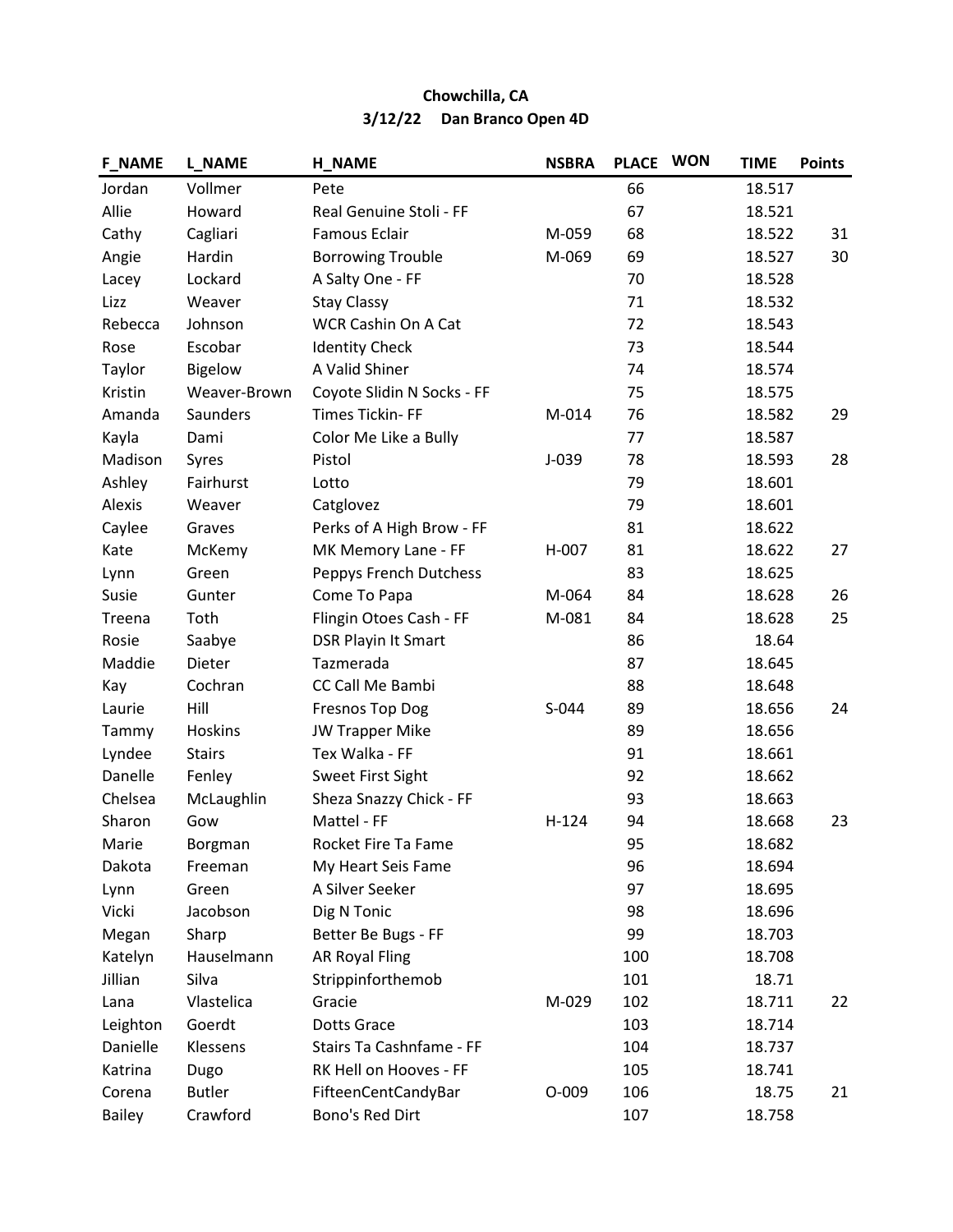| <b>F_NAME</b> | <b>L_NAME</b>  | <b>H_NAME</b>              | <b>NSBRA</b> | <b>PLACE</b> | <b>WON</b> | <b>TIME</b> | <b>Points</b> |
|---------------|----------------|----------------------------|--------------|--------------|------------|-------------|---------------|
| Sarah         | Jackson        | Streakin Frenchgirl        |              | 107          |            | 18.758      |               |
| Jessica       | Mills          | Smart Chexie Rey           | $O-073$      | 109          |            | 18.759      | 20            |
| Chase         | <b>Becker</b>  | Three Strikez              |              | 110          |            | 18.771      |               |
| Danielle      | Gibson         | Docs Red Solo Cup          | O-068        | 111          |            | 18.784      | 19            |
| Gina          | Samper         | Secrets Evening Star       |              | 112          |            | 18.786      |               |
| Jenna         | <b>Blake</b>   | CatsfirstclassCrome        |              | 113          |            | 18.788      |               |
| Jennifer      | <b>Breiner</b> | Rooster Freckles Bar       | M-068        | 114          |            | 18.789      | 18            |
| Jackie        | Berryhill      | Perks of Being a Jet - FF  |              | 115          |            | 18.82       |               |
| Sonia         | Gorrell        | PaulasSlickDesigner - FF   |              | 116          |            | 18.824      |               |
| Shelly        | Pelowski       | Chance                     |              | 117          |            | 18.837      |               |
| Jene          | Mathis         | VS Ikes Levi Lad           |              | 118          |            | 18.845      |               |
| Brittany      | Manner         | Twister                    |              | 119          |            | 18.847      |               |
| Abi           | Price          | Frenchmans First Camo - FF |              | 120          |            | 18.851      |               |
| Robin         | Couch          | Wildfire                   |              | 121          |            | 18.854      |               |
| Rebecca       | Carter         | A Streak of Success        |              | 122          |            | 18.864      |               |
| Mishael       | McDougal       | Bar Frenchman - FF         |              | 123          |            | 18.865      |               |
| August        | LaMacchia      | Chick                      |              | 124          |            | 18.876      |               |
| Jenny         | Kuykendall     | Tulip                      |              | 125          |            | 18.878      |               |
| Heather       | Gibson         | SmokeGetsNYourEyes         |              | 126          |            | 18.888      |               |
| Kaillee       | Hamre          | Speedys Special Lady - FF  |              | 127          |            | 18.909      |               |
| Tina          | Garcia         | Waitin On A Woman          |              | 128          |            | 18.916      |               |
| Dakota        | Anderson       | SR Romancing The Guy - FF  |              | 129          |            | 18.923      |               |
| Gurnaaz       | Lakhan         | Turbo                      |              | 130          |            | 18.948      |               |
| Alena         | Wood           | Famous Guy - FF            |              | 131          |            | 18.952      |               |
| Quinnley      | Robinson       | <b>Metallics Skunk</b>     |              | 132          |            | 18.959      |               |
| Charleen      | Ornellas       | JF Prime For Fame          |              | 133          |            | 18.964      |               |
| Kay           | Cochran        | Pocket Full of Posie       |              | 134          |            | 18.968      |               |
| <b>Dreux</b>  | Clark          | Scarlet O Hen              |              | 135          |            | 18.971      |               |
| Sharon        | Pettay         | Golden Autum Sunday        |              | 136          |            | 18.987      |               |
| Rosie         | Saabye         | Floincash                  |              | 137          |            | 18.991      |               |
| Codi          | Campoli        | Larados Bedashzzling       |              | 138          |            | 19.006      |               |
| Cassie        | Howell         | CR Sassy Frenchgirl - FF   |              | 139          |            | 19.011      |               |
| Madison       | Syres          | Duke                       | $J-077$      | 140          |            | 19.055      | 17            |
| Sherry        | Zacher         | Roosters Cuttin Edge       |              | 141          |            | 19.062      |               |
| Abigail       | Lenney         | Passionate Candy           |              | 142          |            | 19.069      |               |
| Jessica       | Mills          | Dish                       |              | 143          |            | 19.083      |               |
| Alea          | Cunningham     | Im Walkin on Checks        |              | 144          |            | 19.087      |               |
| Ashleigh      | Pippenger      | Silver Charm Jewel         |              | 144          |            | 19.087      |               |
| <b>Ty</b>     | Hathaway       | Firewater Brave - FF       | H-042        | 146          |            | 19.089      | 16            |
| Kellie        | Romine         | JC Shoot Me Twister        |              | 147          |            | 19.102      |               |
| Kayla         | Lundgren       | Just Dillon for Kash       |              | 148          |            | 19.112      |               |
| Denise        | Munson         | Sail On CEO - FF           |              | 148          |            | 19.112      |               |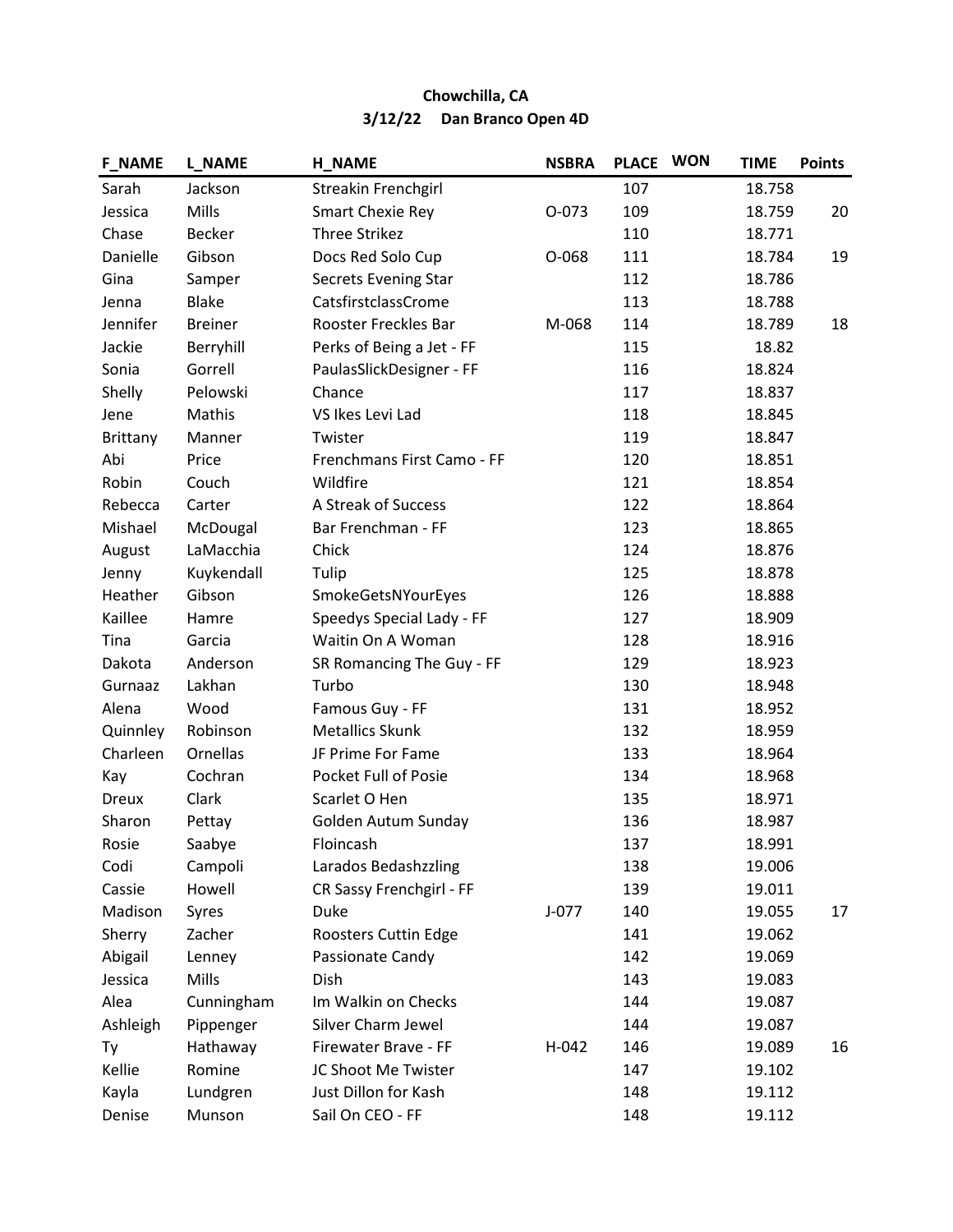| <b>F_NAME</b> | <b>L_NAME</b> | <b>H_NAME</b>                | <b>NSBRA</b> | <b>PLACE</b>   | <b>WON</b> | <b>TIME</b> | <b>Points</b> |
|---------------|---------------|------------------------------|--------------|----------------|------------|-------------|---------------|
| Madison       | Morris        | Disco desi                   |              | 150            |            | 19.127      |               |
| Jan           | Duquette      | Stoli My Chic - FF           |              | 151            |            | 19.14       |               |
| <b>Bailey</b> | Donahoo       | Booms Dream Weaver           |              | 152            |            | 19.147      |               |
| Melissa       | Perry-Fleming | Dexter                       |              | 153            |            | 19.152      |               |
| Megan         | Sharp         | <b>Too Smart To Shine</b>    |              | 154            |            | 19.154      |               |
|               |               |                              |              |                |            |             |               |
| Paisley       | Dornan        | <b>Band of Fame</b>          | J-079        | $\mathbf{1}$   | \$1,073    | 19.165      | 15            |
| Kiah          | Betschart     | <b>JW Alfana Annie</b>       |              | $\overline{2}$ | \$953      | 19.168      |               |
| Kelci         | Perez         | Codys Loaded Gun             |              | 3              | \$775      | 19.187      |               |
| Cherub        | Berlanga      | Bay                          |              | 4              | \$596      | 19.211      |               |
| Rosie         | Saabye        | <b>Buttercup</b>             |              | 5              | \$447      | 19.234      |               |
| Payton        | Bladow        | Eazin Thru Firewater         |              | 6              | \$358      | 19.241      |               |
| Nicole        | <b>Buck</b>   | Alaskas Easy Choctaw         |              | $\overline{7}$ | \$298      | 19.255      |               |
| Matie         | Cardoza       | Beer Run                     |              | 8              | \$268      | 19.268      |               |
| Michell       | Woolbert      | Dream                        |              | 9              | \$238      | 19.269      |               |
| Whitney       | Lingenfelter  | DH Dash For Zipper           |              | 10             | \$209      | 19.27       |               |
| Cheyenne      | Ray           | Cheif                        |              | 11             | \$179      | 19.273      |               |
| Rayanne       | Currin        | Look For R Star - FF         |              | 12             | \$161      | 19.281      |               |
| Devon         | Skouti        | <b>KN Classic N Fabulous</b> |              | 13             | \$143      | 19.291      |               |
| Tyler         | Ziegenmeyer   | Rusty                        |              | 13             | \$143      | 19.291      |               |
| Carolyn       | Fay           | Dash Thru A Star             |              | 15             | \$119      | 19.322      |               |
| Katie         | McCaslan      | KM Wild Thing - FF           |              | 16             |            | 19.325      |               |
| Hailey        | Martinez      | Playboys Cash N Chex         |              | 17             |            | 19.327      |               |
| Hoston        | Evetts        | Cee Booger Mel               |              | 18             |            | 19.357      |               |
| Michelle      | Sullivan      | Darla                        |              | 19             |            | 19.39       |               |
| Sandy         | Wall          | LL Magic Mike                |              | 20             |            | 19.414      |               |
| Alexis        | Richardson    | Janie's French Moxie         |              | 21             |            | 19.422      |               |
| Payton        | Bladow        | KH Little Runaway - FF       |              | 22             |            | 19.448      |               |
| Stephanie     | Evetts        | Catch Me On The Fly          |              | 23             |            | 19.462      |               |
| Allison       | Glover        | Ginger                       |              | 24             |            | 19.472      |               |
| Lacey         | Robinson      | Sweet Stinson - FF           |              | 25             |            | 19.48       |               |
| Donna         | Cohn          | Catz                         |              | 26             |            | 19.484      |               |
| Kathy         | <b>Branco</b> | Just N TheNickofTime - FF    |              | 27             |            | 19.506      |               |
| Abi           | Price         | RDJ Darkist Angel            |              | 28             |            | 19.518      |               |
| Allie         | Howard        | Huntin For The Moon          |              | 29             |            | 19.539      |               |
| Logann        | <b>Busick</b> | Ichi Momma                   |              | 30             |            | 19.546      |               |
| Kelsey        | Barron        | VF Red Done It               |              | 31             |            | 19.547      |               |
| Leighton      | Goerdt        | <b>Colonels Shiney Blue</b>  |              | 32             |            | 19.548      |               |
| Jessica       | Erwin         | Charmer                      |              | 33             |            | 19.589      |               |
| Cheyann       | Hughes        | Diesel                       |              | 34             |            | 19.594      |               |
| Faith         | Gaitan        | Cm Luckys Badger             |              | 35             |            | 19.61       |               |
| Sharra        | Deniz         | Vayderator - FF              | M-023        | 36             |            | 19.615      | 14            |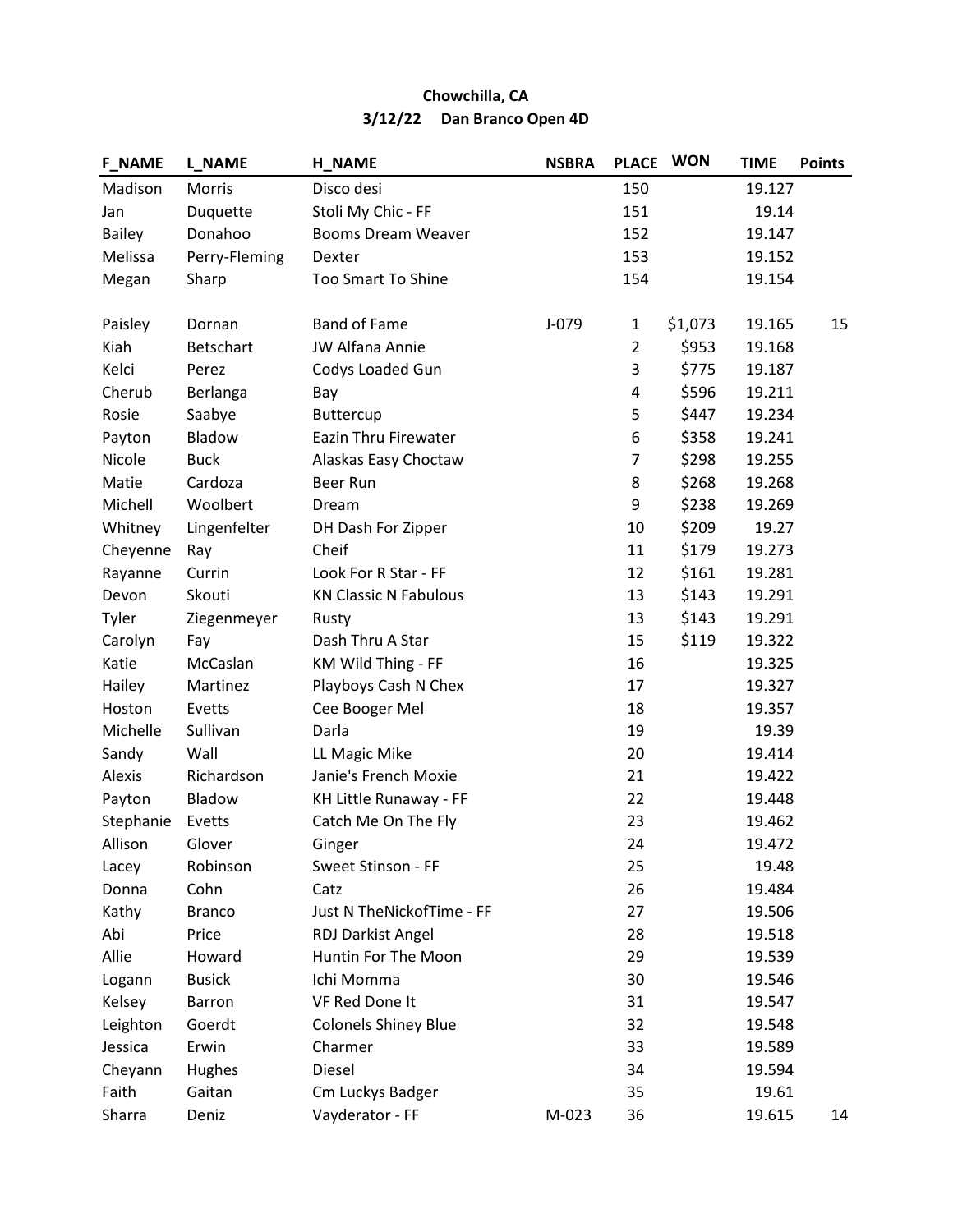| <b>F_NAME</b> | <b>L_NAME</b>   | <b>H_NAME</b>              | <b>NSBRA</b> | <b>PLACE</b> | <b>WON</b> | <b>TIME</b> | <b>Points</b> |
|---------------|-----------------|----------------------------|--------------|--------------|------------|-------------|---------------|
| Jackie        | Berryhill       | Goodbye Miss Manny - FF    |              | 37           |            | 19.623      |               |
| Katy          | Varian          | Dashin Swanee              |              | 38           |            | 19.637      |               |
| Abby          | Clark           | Miss Dirty Money - FF      |              | 39           |            | 19.638      |               |
| Jan           | Duquette        | Shawne Bugs Smart - FF     |              | 40           |            | 19.665      |               |
| Maryann       | <b>Terry</b>    | Neon Sunday                |              | 41           |            | 19.677      |               |
| Melinda       | Ray             | JT Blue Bailey             |              | 42           |            | 19.688      |               |
| Abby          | Van Horn        | Driftwood Chrome           |              | 43           |            | 19.69       |               |
| Kaillee       | Hamre           | <b>Frosted Lil Bug</b>     | H-065        | 44           |            | 19.707      | 13            |
| Kristy        | Hughes          | Whiskey                    |              | 45           |            | 19.781      |               |
| Ashley        | Cates Leibbrand | Dashing Invictus           |              | 46           |            | 19.786      |               |
| Miranda       | Warren          | <b>Glimmer and Glamour</b> |              | 47           |            | 19.789      |               |
| Rachel        | Goupil          | Jet                        |              | 48           |            | 19.814      |               |
| Shelby        | Sullivan        | My Fancy Ruger             |              | 49           |            | 19.82       |               |
| Sonia         | Gorrell         | <b>Chicos Covert Opps</b>  |              | 50           |            | 19.919      |               |
| Payton        | Johnson         | River                      |              | 51           |            | 19.924      |               |
| Jodi          | Saylor          | Diggers Flashing Zip       |              | 52           |            | 19.95       |               |
| Sophie        | Deardorf        | <b>Ten Carats</b>          |              | 53           |            | 19.954      |               |
| Kasi          | Finley          | <b>KM Lillady Luck</b>     | H-054        | 54           |            | 19.966      | 12            |
| Makenzie      | Mills           | Lexie                      | $J-014$      | 55           |            | 19.989      | 11            |
| Jamie         | Hatcher         | Lilly San Sunday           |              | 56           |            | 20.017      |               |
| Kaley         | Portrey         | Last Streak of Broseco     |              | 57           |            | 20.033      |               |
| Jackie        | Baxton          | Mouse                      |              | 58           |            | 20.1        |               |
| Jaylyn        | Johnson         | Luna                       |              | 59           |            | 20.172      |               |
| Noel          | Cosca           | Wood Get The Cash          | H-040        | 60           |            | 20.224      | 10            |
| Charlene      | Howell          | CR Moves Like Jagar - FF   |              | 61           |            | 20.266      |               |
| Kristin       | Pipkin          | Firin On Smooth Jets - FF  |              | 62           |            | 20.335      |               |
| Donna         | Cohn            | Elliott                    |              | 63           |            | 20.384      |               |
| Krista        | Carr            | Parr Four The Course       |              | 64           |            | 20.396      |               |
| Sherry        | <b>Morris</b>   | Maverick                   |              | 65           |            | 20.446      |               |
| Cristy        | Goins           | Fairlea Zaney Date         |              | 66           |            | 20.46       |               |
| Sheri         | Hintz           | Beda Not Judge             |              | 67           |            | 20.611      |               |
| Maile         | Morehart        | KM Runaway Smurf - FF      |              | 68           |            | 20.983      |               |
| Aubree        | Stapp           | SH ObviouslylCanJet        |              | 69           |            | 21.075      |               |
| Autumn        | LaMacchia       | Red Hot Fly Guy            |              | 70           |            | 21.408      |               |
| Charlene      | Howell          | CR Charlies Angels - FF    |              | 71           |            | 21.473      |               |
| Nataushia     | Morales         | Jax King Caesar            |              | 72           |            | 21.863      |               |
| Tiffany       | Erwin           | Thor                       |              | 73           |            | 21.925      |               |
| Tiana         | Shusta          | Arrow                      |              | 74           |            | 22.112      |               |
| Kenzie        | Pedreiro        | Dreamin Sand Gal           |              | 75           |            | 23.218      |               |
| Devon         | Skouti          | <b>BH Action Cat Reed</b>  |              | 76           |            | 23.652      |               |
| Katie         | Fish            | RQF Annie Oakie            |              | 77           |            | 25.107      |               |
| Maggie        | Mann            | Driften Chex               |              | 78           |            | 45.451      |               |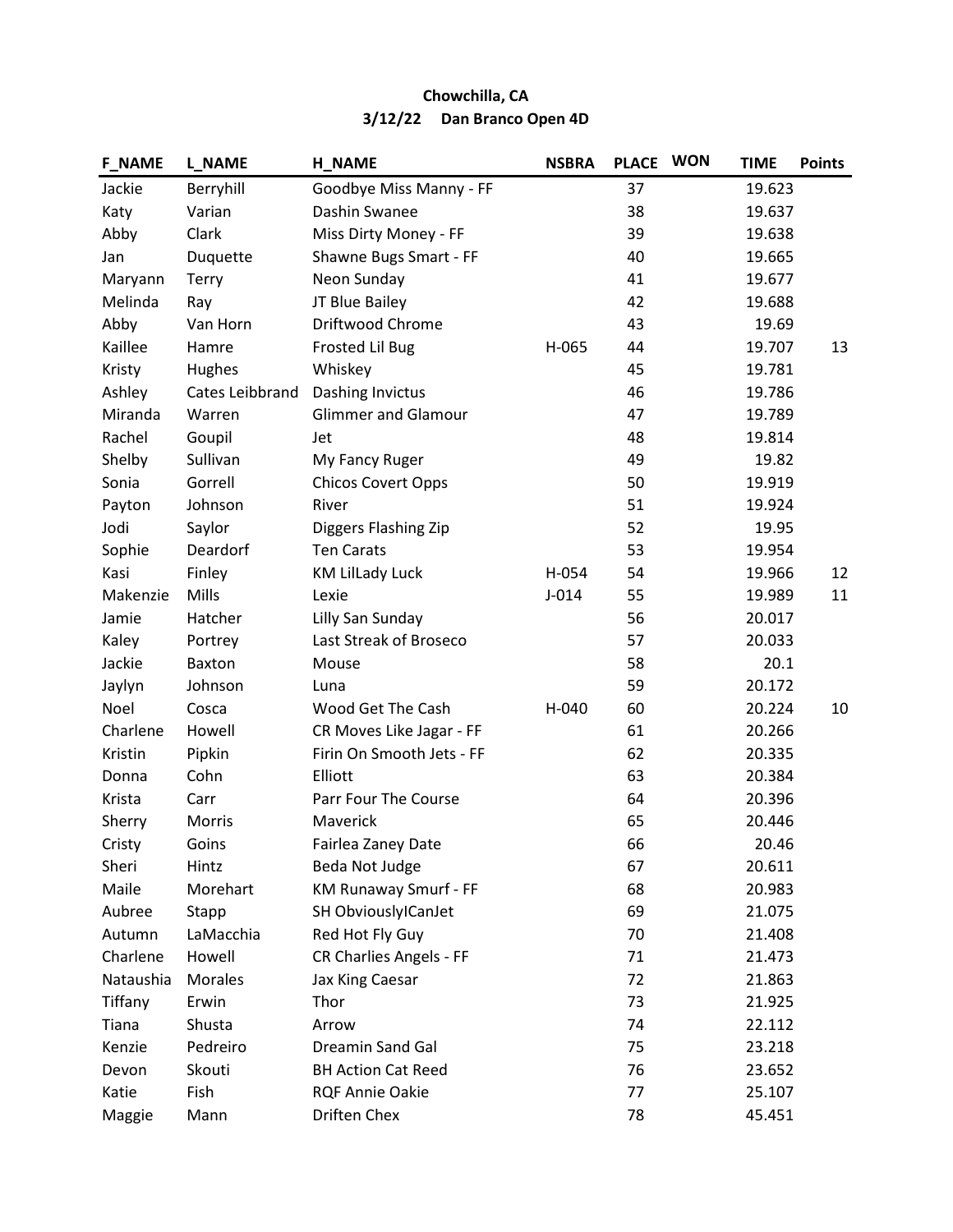| <b>F_NAME</b> | <b>L_NAME</b> | <b>H NAME</b>              | <b>NSBRA</b> | PLACE WON | <b>TIME</b> | <b>Points</b> |
|---------------|---------------|----------------------------|--------------|-----------|-------------|---------------|
| Emily         | Hannaford     | Chasin A Firefly - FF      |              |           | 417.346     |               |
| Shelley       | Holman        | Red Hot N Burnin - FF      |              |           | 417.566     |               |
| Lauren        | Pai           | <b>Smartys Chic</b>        | $O-052$      |           | 417.574     | 9             |
| Kaillee       | Hamre         | Red French Lady            | $O-019$      |           | 417.582     | 8             |
| Hayle         | Gibson        | Smiling N Ta Fame - FF     |              |           | 417.662     |               |
| Casey         | Mathis        | SH Stylish and Sly         |              |           | 417.797     |               |
| Rachel        | Morgan        | DancinOn Bourbon ST        |              |           | 417.842     |               |
| Charleen      | Ornellas      | <b>Famous Red Roses</b>    |              |           | 417.905     |               |
| Caitlyn       | Wood          | RoxinmyFirewater - FF      |              |           | 417.966     |               |
| Chandera      | Lilly         | Mama's Big Britches        |              |           | 418.083     |               |
| Susie         | Gunter        | Circle Again               | $O - 004$    |           | 418.106     | 7             |
| Jaimie        | Palmer        | Lois Lane                  | $O - 016$    |           | 418.117     | 6             |
| Dakota        | Freeman       | Zoom N Away                |              |           | 418.217     |               |
| Katy          | Varian        | Calico Czech               |              |           | 418.29      |               |
| Coleen        | Williams      | <b>Guys Missed Diamond</b> |              |           | 418.308     |               |
| Lyndee        | <b>Stairs</b> | LL Famous Mojo             |              |           | 418.325     |               |
| Vicky         | Cook          | <b>Guns N Tivio</b>        |              |           | 418.334     |               |
| Lacey         | Robinson      | Fire Hazzard - FF          |              |           | 418.344     |               |
| Sharon        | Gow           | Design By Scarlett - FF    | $O - 001$    |           | 418.409     | 5             |
| Alyssa        | Ferguson      | Stoli By Design - FF       |              |           | 418.41      |               |
| Deeana        | Horner        | CJ                         |              |           | 418.436     |               |
| Ashley        | McCloud       | Whitney                    |              |           | 418.453     |               |
| Jennifer      | <b>Burke</b>  | Rarest Jewel - FF          |              |           | 418.482     |               |
| Mary Jo       | Camera        | Epic Nic - FF              |              |           | 418.482     |               |
| Jene          | Mathis        | CS EBR Dual Pep            |              |           | 418.689     |               |
| Hunter        | Morgan        | CD Brown                   |              |           | 418.727     |               |
| Matie         | Cardoza       | Coats Frenchman Sun        |              |           | 418.794     |               |
| Ali           | Anton         | Carmel Macchiato           |              |           | 418.817     |               |
| Jan           | Duquette      | Look Who's Firen Now - FF  |              |           | 418.878     |               |
| Rayna         | Currin        | Sly Dual Doll              |              |           | 418.888     |               |
| Maren         | Powers        | <b>Smart Patrona</b>       |              |           | 418.931     |               |
| Jennifer      | <b>Burke</b>  | Renes Micro Mac            |              |           | 418.958     |               |
| Jody          | Reese         | <b>Flashy Suede</b>        |              |           | 418.959     |               |
| <b>Blair</b>  | Brown         | <b>Quixotes Final Dual</b> |              |           | 418.991     |               |
| Cheyenne      | Hattesen      | Charlie                    |              |           | 419.018     |               |
| Taylor        | Bigelow       | <b>Putty Cat</b>           |              |           | 419.019     |               |
| Deven         | Warren        | Dan D's Dashin Bye - FF    |              |           | 419.019     |               |
| Tasha         | Holmes        | Lou's Bar Drop             |              |           | 419.038     |               |
| McKinley      | Lingenfelter  | Calypso The Storm Maker    |              |           | 419.067     |               |
| Karly         | Mann          | Dolly                      |              |           | 419.068     |               |
| Cheyenne      | Hattesen      | Sandman                    |              |           | 419.079     |               |
| Michell       | Woolbert      | Mahogany                   | $H-113$      |           | 419.161     | 4             |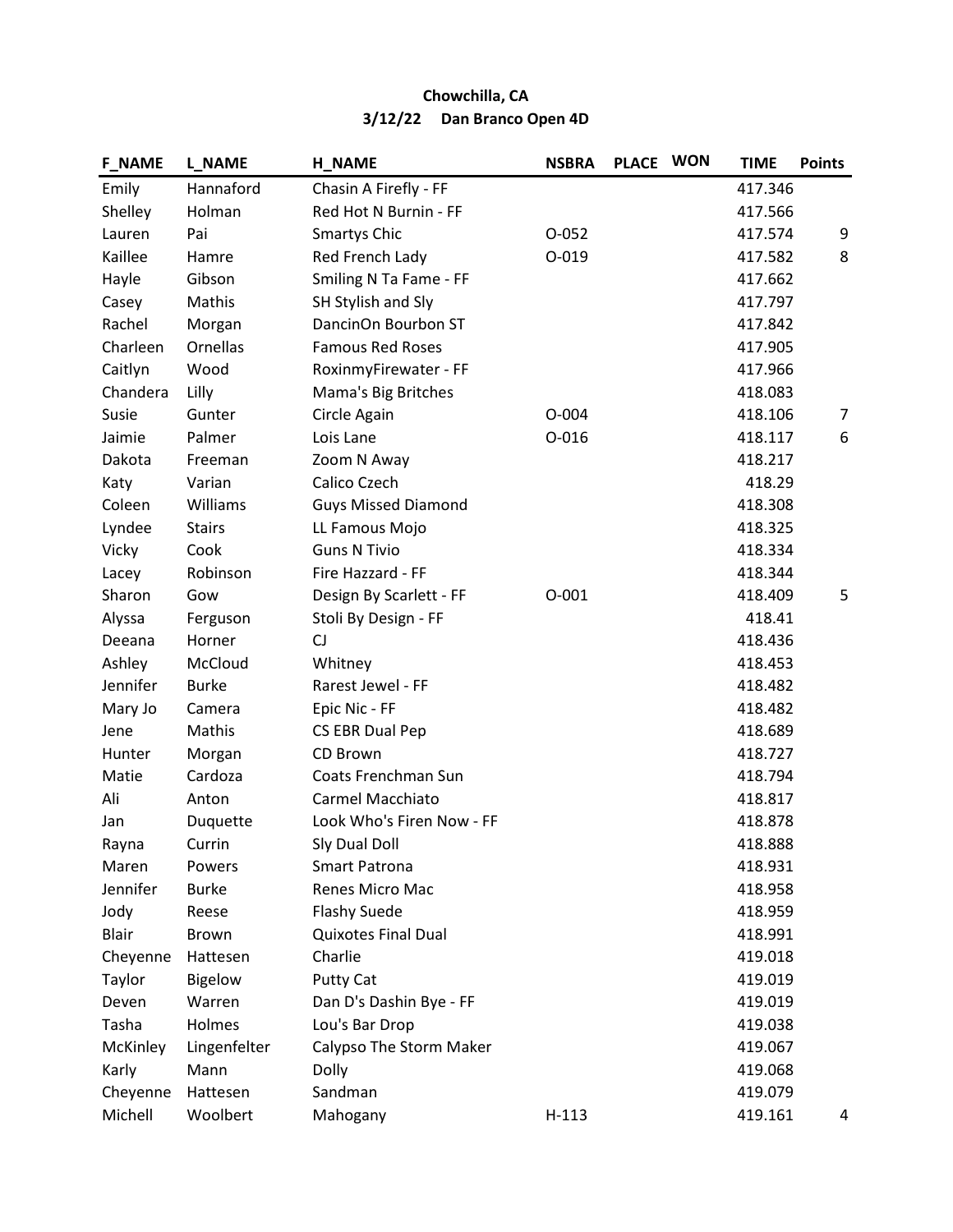| <b>F_NAME</b> | <b>L_NAME</b>   | <b>H_NAME</b>                | <b>NSBRA</b> | PLACE WON | <b>TIME</b> | <b>Points</b>  |
|---------------|-----------------|------------------------------|--------------|-----------|-------------|----------------|
| Kinslee       | Hatcher         | JF Cash N Candy - FF         |              |           | 419.165     |                |
| Deven         | Warren          | A Frosted Light - FF         |              |           | 419.206     |                |
| Stacy         | Neeley          | Flingin High - FF            |              |           | 419.334     |                |
| Angie         | Hardin          | Smartys Real Rock "Cajun"    | 0-033        |           | 419.455     | 3              |
| Zarina        | Szeflin         | <b>Guilty Perks - FF</b>     |              |           | 419.47      |                |
| Sharra        | Deniz           | Flingin Fame 37 - FF         | $S-041$      |           | 419.495     | $\overline{2}$ |
| Erin          | Ricotti         | Lil Cash N Fame - FF         |              |           | 419.573     |                |
| Charleen      | Ornellas        | <b>Blue Metallicoo</b>       |              |           | 419.647     |                |
| Sherry        | Morris          | Norma Red "Bella"            |              |           | 419.769     |                |
| Cory          | Fisk            | <b>Full Throttle</b>         |              |           | 419.861     |                |
| Avrie         | Hubbell         | Flo                          |              |           | 419.871     |                |
| Kate          | McKemy          | Streakin Made Me Famous - FF | $O - 054$    |           | 419.886     | $\mathbf{1}$   |
| Shelly        | Ramont          | SJR Shesa Diamond            |              |           | 420.106     |                |
| Marissa       | Wall            | <b>Got Special Talents</b>   |              |           | 420.172     |                |
| Tammy         | Hoskins         | Light Brigades March         |              |           | 420.225     |                |
| Kaley         | Portrey         | Crown Royal                  |              |           | 420.37      |                |
| Sheena        | Robbins         | Drink You Away - FF          |              |           | 420.79      |                |
| Rayna         | Currin          | HG Mamas Boy - FF            |              |           | 420.817     |                |
| Jackie        | Baxton          | Luna                         |              |           | 421.005     |                |
| Abby          | Clark           | Starlights Lil Bud           |              |           | 422.185     |                |
| Cameron       | Steagall        | Debuts Diva (Mavis)          |              |           | 423.899     |                |
| Carrie        | Johnson         | Diesel                       |              |           | 424.052     |                |
| Bryan         | Scheer          | Cadillacs N Lions - FF       |              |           | 425.147     |                |
| Lindsey       | Stornetta       | Eyema Royal Lady             |              |           | 426.105     |                |
| Erin          | Ricotti         | <b>HG Liberty Leader</b>     |              |           | 429.827     |                |
| Ashley        | Cates-Leibbrand | JC Colonel Cindy             |              |           | 430.372     |                |
| Aubree        | Stapp           | Sweet N Dashing              |              |           | 432.394     |                |
| Rylee         | Gunderman       | Macie Bean                   |              |           | 433.086     |                |
| Tara          | Ansotegui       | Auria Zone                   |              |           | 400         |                |
| Taylor        | Arakelian       | KM Frenchmans Riches - FF    |              |           | 400         |                |
| Taylor        | Arakelian       | Tiny Bit French              |              |           | 400         |                |
| Jackie        | Berryhill       | CC Call Me Bambi             |              |           | 400         |                |
| Yolanda       | Dyer            | SR Insane Ta Fame            |              |           | 400         |                |
| Katie         | Fish            | <b>Fast Ability</b>          |              |           | 400         |                |
| Kelsey        | Hayden          | CC Call Me Bambi             |              |           | 400         |                |
| Kelsey        | Hayden          | <b>Shake Your Shamrocks</b>  |              |           | 400         |                |
| Dana          | Luther          | Dugan                        |              |           | 400         |                |
| Karly         | Mann            | <b>Buzzard</b>               |              |           | 400         |                |
| Kimberly      | Naffziger       | Chex to Jewels               |              |           | 400         |                |
| Christina     | Richman         | Red Roc - FF                 |              |           | 400         |                |
| Sheena        | Robbins         | Coronaforacovergirl - FF     |              |           | 400         |                |
| Sheena        | Robbins         | KM Im Regal Guy - FF         |              |           | 400         |                |